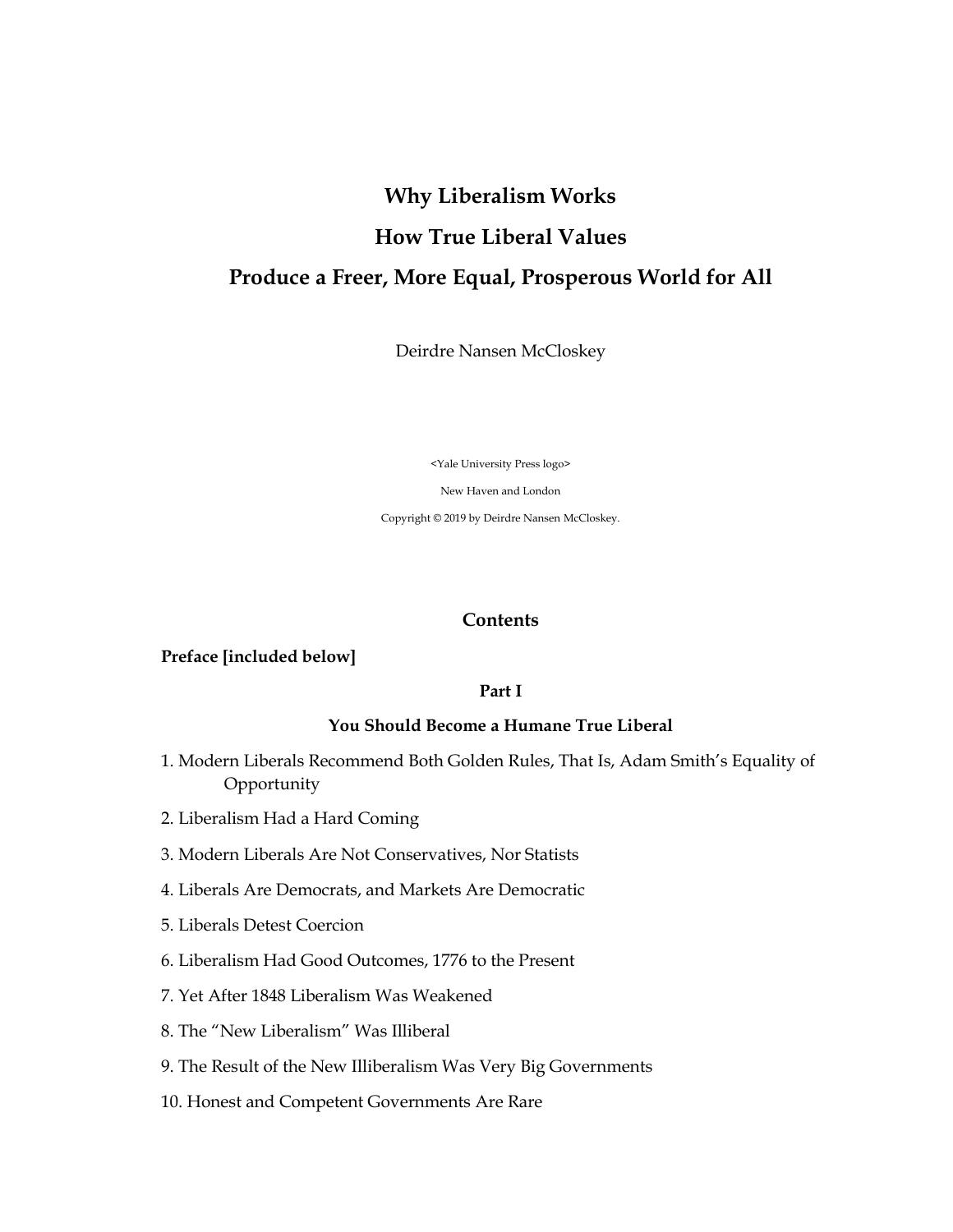- 11. Deirdre Became a Modern Liberal Slowly, Slowly
- 12. The Arguments Against Becoming a Liberal Are Weak
- 13. We Can and Should Liberalize
- 14. For Example, Stop "Protection"
- 15. And Stop Digging in Statism
- 16. Poverty Out of Tyranny, Not "Capitalist" Inequality, Is the Real Problem
- 17. Humane Liberalism Is Ethical

## **Part II**

#### **Humane Liberalism Enriches People**

- 18. Liberty and Dignity Explain the Modern World
- 19. China Shows What Economic Liberalism Can Do
- 20. Commercially Tested Betterment Saves the Poor
- 21. Producing and Consuming a Lot Is Not by Itself Unethical
- 22. Trickle Up or Trickle Down Is Not How the Economy Works
- 23. The Liberal Idea, in Short, Made the Modern World

#### **Part III**

#### **The New Worry About Inequality Is Mistaken**

- 24. Forced Equality of Outcome Is Unjust and Inhumane
- 25. Piketty Is Mistaken
- 26. Europe Should Resist Egalitarian Policy
- 27. Piketty Deserves Some Praise
- 28. But Pessimism About Market Societies Is Not Scientifically Justified
- 29. The Rich Do Not in a Liberal Society Get Rich at the Expense of the Rest
- 30. Piketty's Book Has Serious Technical Errors
- 31. The Ethical Accounting of Inequality Is Mistaken
- 32. Inequality Is Not Unethical if It Happens in a Free Society
- 33. Redistribution Doesn't Work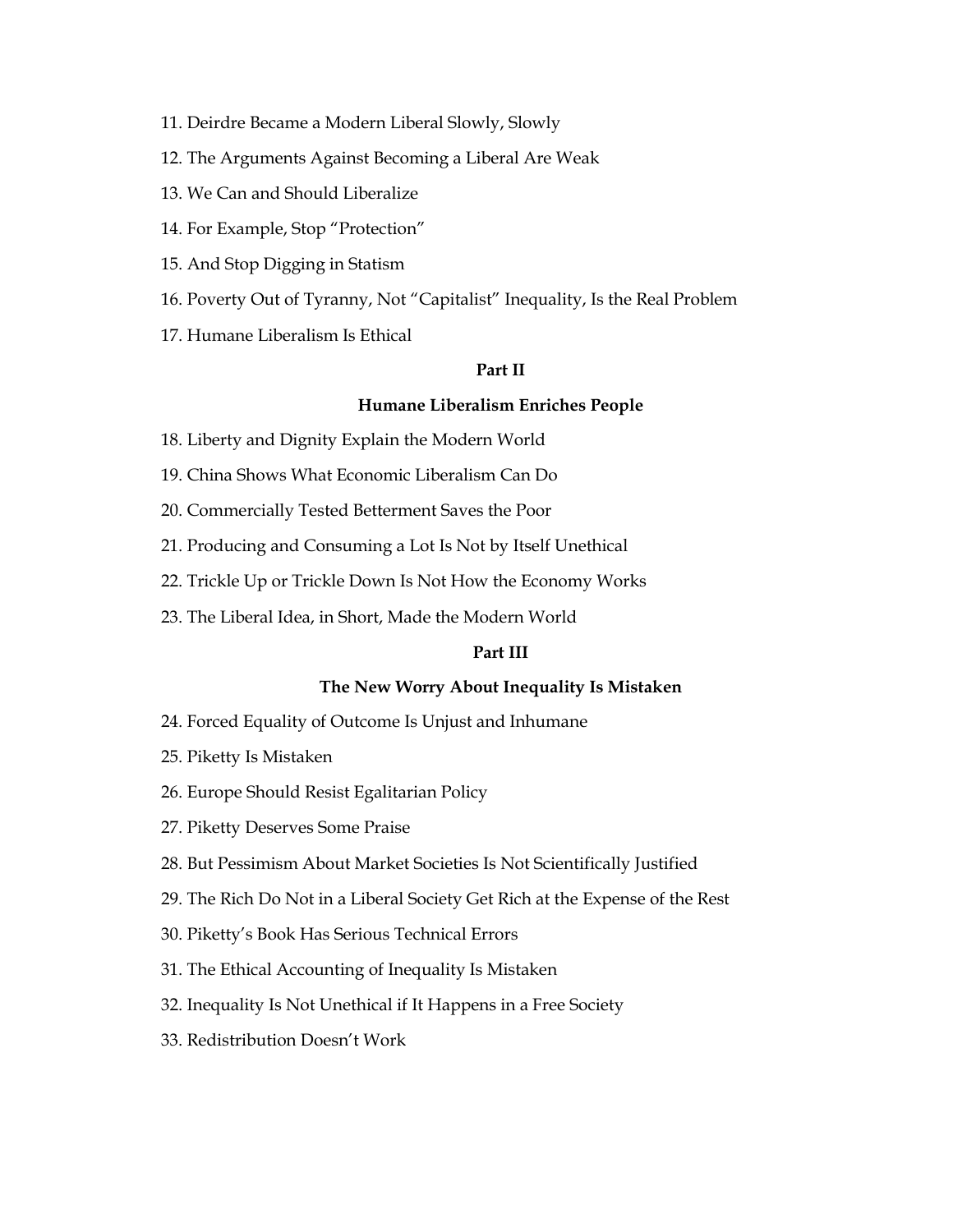## **Part IV**

# **And the Other Illiberal Ideas Are Mistaken, Too**

- 34. The Clerisy Had Three Big Ideas, 1755–1848, One Good and Two Terrible
- 35. The Economic Sky Is Not Falling
- 36. The West Is Not Declining
- 37. Failure Rhetoric Is Dangerous
- 38. The Word "Capitalism" Is a Scientific Mistake
- 39. Marxism Is Not the Way Forward
- 40. Some on the Left Listen
- 41. But They Have Not Noticed the Actual Results of Liberalism
- 42. And Are Unwilling to Imagine Liberal Alternatives
- 43. A Post-Modern Liberal Feminism Is Possible and Desirable
- 44. Imperialism Was Not How the West Was Enriched
- 45. Liberalism Is Good for Queers
- 46. The Minimum Wage Was Designed to Damage Poor People and Women
- 47. Technological Unemployment Is Not Scary
- 48. Youth Unemployment Is Scary, and Comes from Regulation
- 49. Do Worry about the Environment, but Prudently
- 50. Illiberalism, in Short, Is Fact Free and Mostly Unethical

**Notes** 

- Bibliography
- Acknowledgments

Index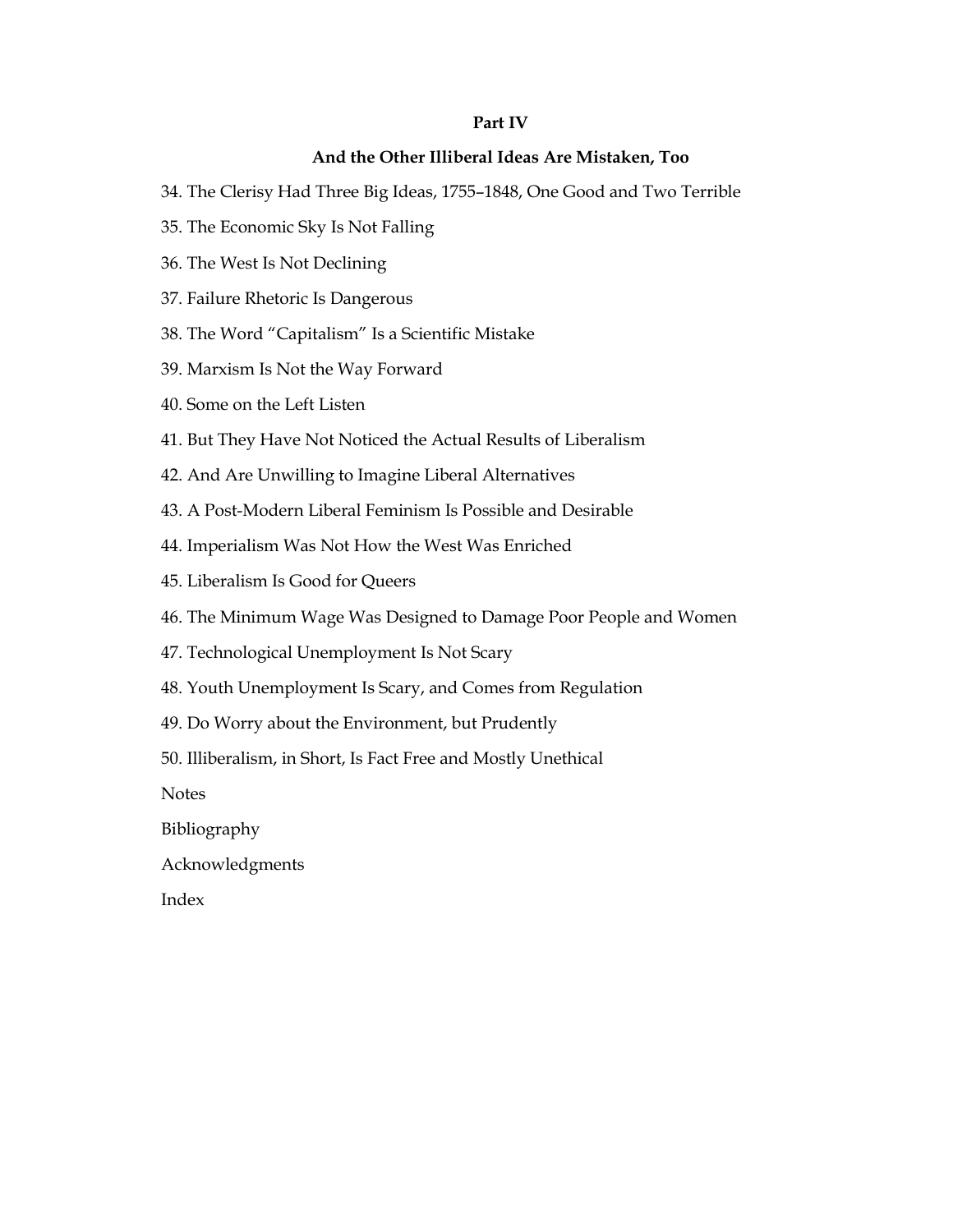#### **Preface**

By the time you finish this book, I hope I will have persuaded you of the case for a new, and old, liberalism. The L-word is not taken to mean US "liberalism," the distressingly antiliberal, lawyer-driven politics of increasing governmental planning and regulation and physical coercion. It is instead the rest of the world's "liberalism," economist driven, "the liberal plan," as old Adam Smith wrote in 1776, "of [social] equality, [economic] liberty and [legal] justice," with a modest, restrained government giving real help to the poor. True modern liberalism.

I am arguing for the continuing desirability of a liberalism conceived in the eighteenth century (so original and up to date am I), an idea slowly implemented after 1776, with many hesitations and false turns. I began to realize around 2005 or so that a liberal "rhetoric" explains many of the good features of the modern world compared with earlier and illiberal régimes the economic success of the modern world, its splendid arts and sciences, its kindness, its toleration, its inclusiveness, its cosmopolitanism, and especially its massive liberation of more and more people from violent hierarchies ancient and modern. Progressives and conservatives and populists retort that liberalism and its rhetoric also explain numerous alleged evils, such as the reduction of everything to money and markets or the loss of community and God or the calamity of immigration by non-Whites and non-Christians. But they are mistaken.

From the Philippines to the Russian Federation, from Hungary to the United States, liberalism has been assaulted recently by brutal, scare-mongering populists. A worry. Yet for a century and a half the relevance of liberalism to the good society has been denied in a longer, steadier challenge, by gentle or not-so-gentle progressives and conservatives. Time to speak up.

It is an optimistic book, piercing the sky-is-falling gloom which seems always to command a ready market. The pessimism is expressed innocently, even proudly, by goodhearted scholars and editorial writers. But then it is appropriated by bad-hearted tyrants in order to push people around. First, absolutely terrify the people. The terrorists are coming. Even my good friends the good-hearted—the slow socialists and moderate conservatives—call up pessimisms about the economy or the environment or the greatness of the nation, with similar consequences. Look at American politics after 9/11 or during Trump, or look as far back as British politics in the Gordon Riots or in the age of the French Revolution. Terrorism works with more than guns and bombs and guillotines.

The point here is to convert you to a "humane true liberalism," which you probably harbor anyway. Modern liberalism. You don't really favor pushing people around with a prison-industrial complex, or with regulations preventing people from braiding hair for a living, or with collateral damage from drone strikes, or with a separation of toddlers from their mothers at the southern US border, do you? I'll bet not. As someone put it: Do unto others as you would have them do unto you.

I try here to follow also another old rule for liberalism, an intellectual version of the Golden Rule, articulated in 1983 by Amélie Oksenberg Rorty—to listen, really listen, to your questions and objections. The book includes therefore interviews by journalists and other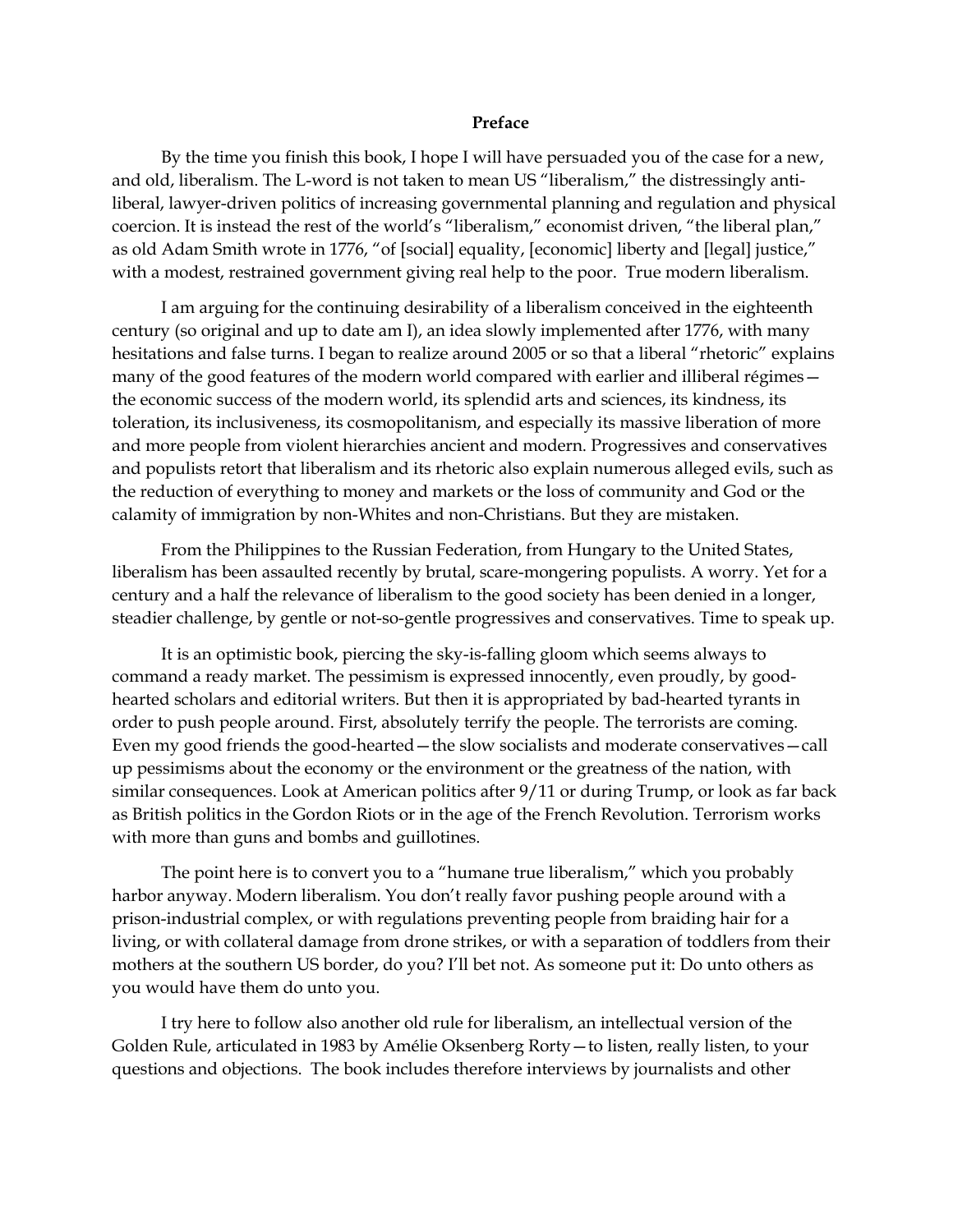earnest doubters, who sometimes put forward well-intentioned but often illiberal objections to a free society.

The origins of the essays in varied audiences leave a residue of repetition, which I hope does not excessively grate. I've tried to keep forward motion despite the repetition. And some of the repetitions are healthy, things you really, really need to know—chiefly that according to the scientific consensus in economic history, the much-maligned "capitalism" has raised the real income per person of the poorest since 1800 not by 10 percent or 100 percent, but by over 3,000 percent. Cheap food. Big apartments. Literacy. Antibiotics. Airplanes. The Pill. University education. The increase is a factor of thirty. That is, 30 minus the original, miserable, base of 1.0, all divided by the base is  $29/1$ , to be multiplied by 100 to express it per hundred  $-$  or a 2,900 percent increase over the base. Three thousand near enough. I will keep saying it, and keep dazzling you with my prowess in arithmetic, until you feel it on your pulse.

It is the greatest, yet regularly overlooked, fact about the modern world. Most people by actual questionnaire think that since olden days the real capacity of poor people to buy goods and services has increased maybe 100 percent, at the outside 200 percent, a doubling or a tripling. They're quite wrong. The increase has been much, much greater. If we appreciate it, the appreciation will transform all our politics. For example, the fact of the Great Enrichment is a crucial element in showing that humane true liberalism of the modern sort I advocate here is good and enriching, in every sense.

The Great Enrichment doesn't mean, of course, that there's nothing more to do in helping the poor, especially by ending the numerous, monstrous, and yet politically popular policies that in fact damage them worldwide. But it does mean that it is mischievous to attack, as many political theories do, a "capitalism" that has done more than anything else to help the poor. The Great Enrichment doesn't mean that little bits of other systems—a soupçon of socialism for worthy public projects, a cup of Christian charity for the poor, a tablespoon of encouragement to worker-owned cooperatives, such as law and accounting firms—are to be scorned. But it does mean that replacing "the system" as a whole would be disastrous for the poor, as it has been shown to be in the USSR after 1917, in Venezuela after 1999, and over and over again in between.

The book was not through-written, unlike my economic-historical trilogy backing up many of the factual claims made here. To make consecutive reading smoother I've arranged the whole into a moderately coherent argument, the skeleton of which you can discern by reading slowly through the table of contents. Notice that part III is a detailed inquiry into the leading illiberal worry nowadays, the alleged rise of inequality, just to show that detailed inquiries are possible and yield liberalism-favoring results. Part IV deals in less detail with various other illiberal worries. Part of the thrilling drama of the present book is watching the rather obvious liberal ideas retailed here, peddled by me in essays from a miscellany of newspapers and magazines over the past few decades, seep into my slow-thinking economist's mind. The seeping took place during my mad, program-less life from my early fifties on, changing gender, becoming a progressive Christian, embarking on explaining the nature and causes of the wealth of nations, seeing the eighteenth-century light.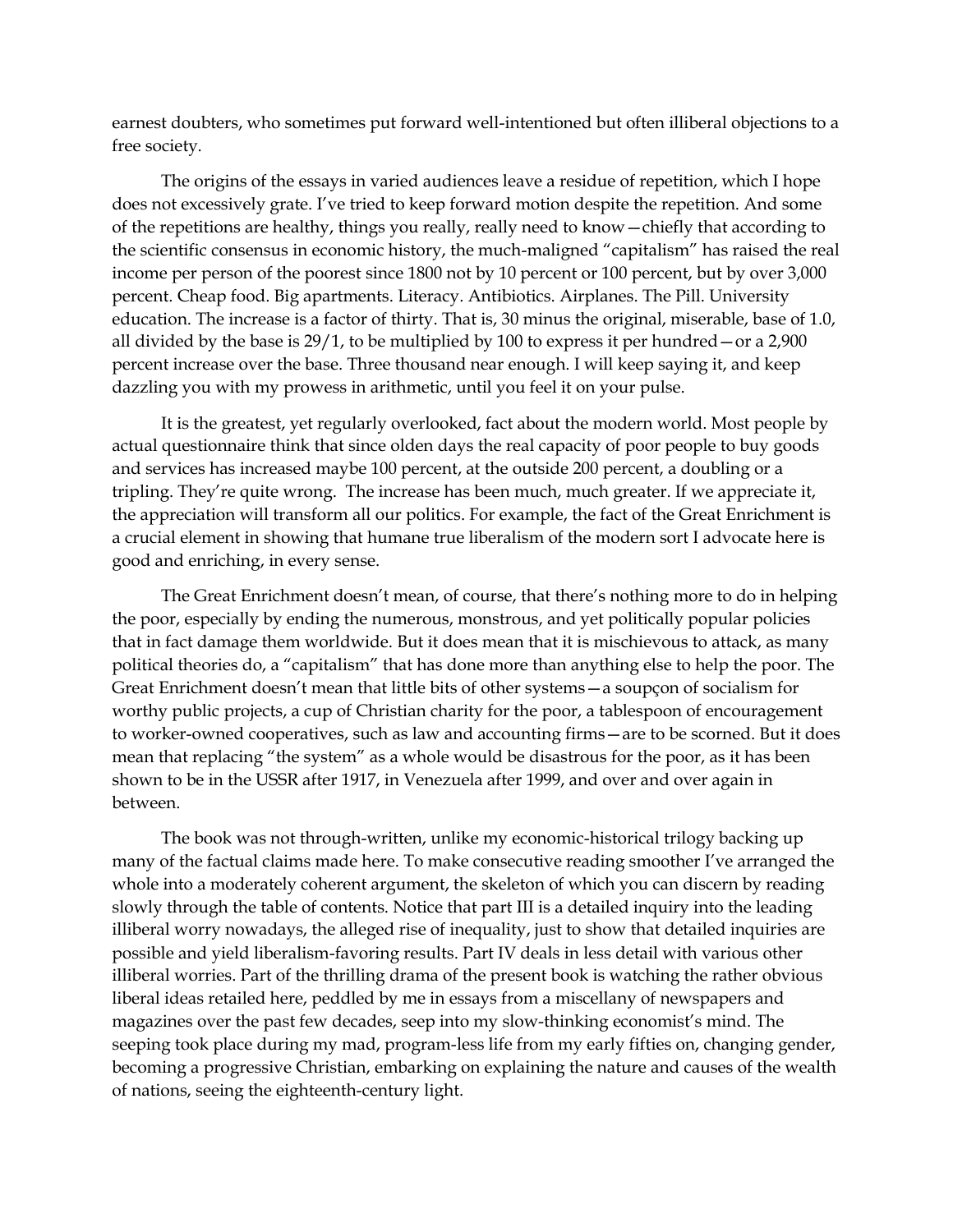Except for the long, introductory part I, which has circulated a bit in a shorter version as "Manifesto for an American Liberalism," most of the essays are "occasional," that is, occasioned by this or that invitation to sound off. The variety of audiences I was asked to address makes the prose not uniform in tone, though I've edited it here and there to approach uniformity. I have included a couple of my more open-handed academic pieces defending the foundations of a free society, from *The Bourgeois Virtues: Ethics for an Age of Commerce* (University of Chicago Press, 2006), the first volume of the Bourgeois Era trilogy on history, economics, and literature. I've written a good deal for the *Wall Street Journal*, the *New York Times*, and the *Financial Times*, but most of the journalistic pieces here are from *Reason* magazine, because *Reason* is the leading voice of true liberalism in the United States. You need to know it, and to subscribe. Get woke, and reasonable.

In other words, each chapter has its own little arc of argument and often its own style, about political philosophy or gay rights or economic history or economic policy or Thomas Piketty. The beginning of each provides a sentence or two of context. The endnotes and Bibliography give sources for the quotations, and the backing for many of the facts and ideas. When an assertion is made in the text without a reference you can usually assume either that it is referenced elsewhere in the book or that I am taking the assertion to be obvious on its face, or obvious in light of current economic and historical knowledge. The book is not an academic tome, but it tries earnestly to sustain a serious standard of truth telling, based on actual facts and coherent ideas. Well . . . you judge.

If there's anything erroneous here, I blame the people who have advised me. The wretches should have saved me from my errors. But, seriously . . . I thank Professor Jason Briggeman for brilliant editorial advice. My editors at Yale, Seth Ditchik in acquisition and Karen Olson and Kelley Blewster in production, gave me more advice, most of which I followed. So I get unwarranted credit for their good ideas. Katherine Mangu-Ward, the editor of my beloved *Reason* magazine, played a similar role in many of the essays, though most are revised from their published form. The blog of my friend the liberal economist Donald Boudreaux, Café Hayek, has provided scores of leads to true liberal thinking, which I have boldly stolen. In the Bourgeois Era trilogy I thanked in more detail the embarrassingly large number of people on whom I have depended in slowly getting my science right and then realizing my true and modern liberalism.

I urge you to reconsider your politics, as I did, by listening, really listening, to new facts and ideas, or reconsidering the old ones. Staying open minded is usually a good plan. The economist and true liberal Bryan Caplan asks, "Who ever made an enemy by contradicting someone's belief about what is wrong with his car?" Yet enemy-making is commonplace in our debates about politics, such as about abortion or the minimum wage or trade protectionism. Caplan continues: "For practical questions [such as auto repair], standard procedure is to acquire evidence before you form a strong opinion, match your confidence to the quality and quantity of your evidence, and remain open to criticism. For political questions [such as whether we should be left or right or liberal], we routinely override these procedural safeguards."